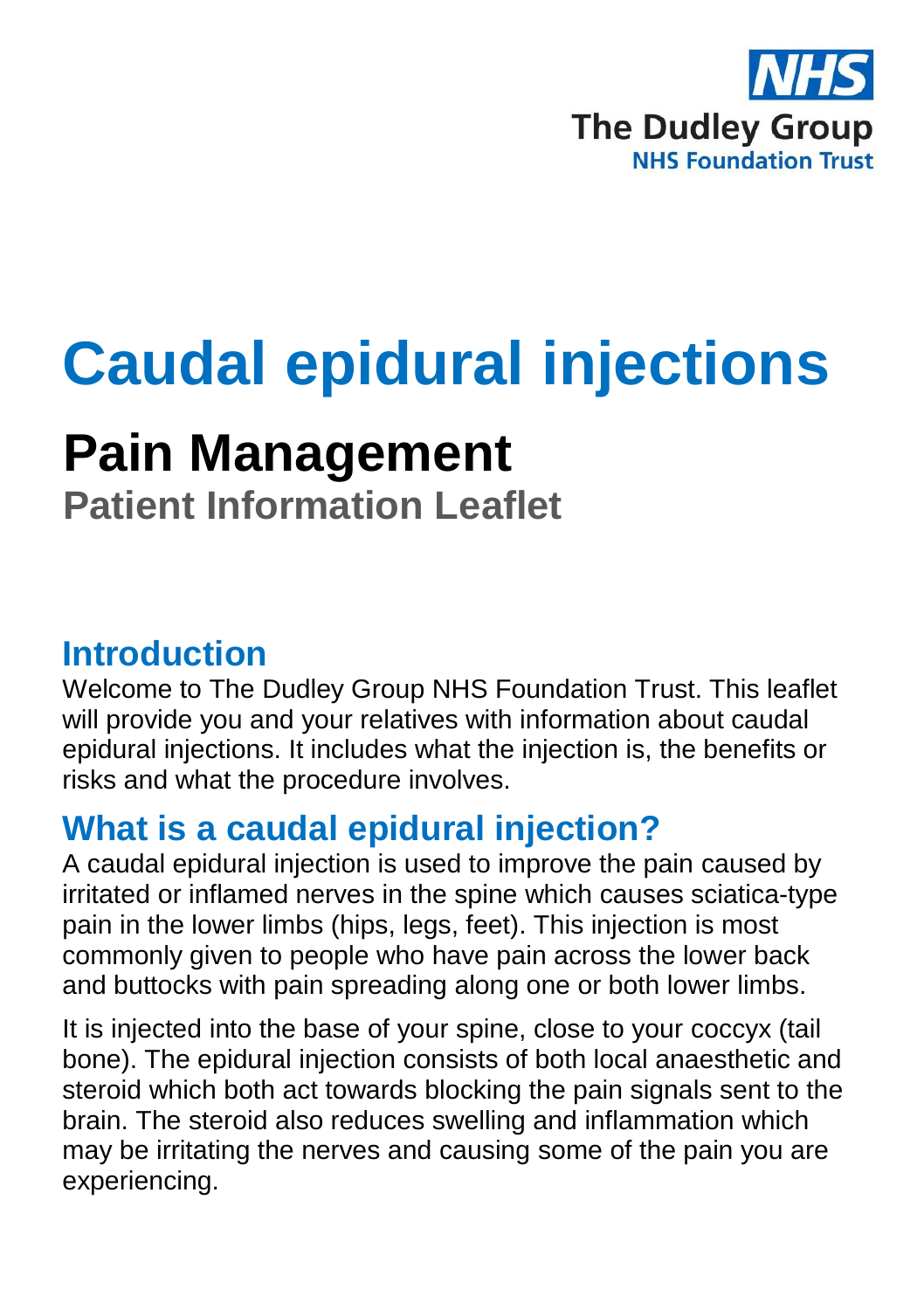## **What are the benefits?**

The local anaesthetic numbs the nerves in the short term. The steroid reduces inflammation which can often provide long term pain relief.

Initially, for the first few days, you may experience a worsening of your pain but after this you should notice the pain relief. The injection can relieve the pain for a few weeks or months and any recurring pain may not be as severe as before. However, everyone experiences the effects in a different way.

Steroids have been used for decades for their beneficial effects. Although steroids are not licensed for this specific procedure, their use is endorsed by the British Pain Society. The steroids we use act locally and so minimise any side effects and risks.

## **What are the risks?**

Overall, epidural steroid injections are very safe and serious side effects or complications are rare. However, like all injection procedures there are some risks:

#### **Common risks**

- Bruise at the site of injection.
- Drop in blood pressure.
- An increase in your pain this should only last a few days.
- Temporary leakage of urine may occur as the bladder nerves are numbed by the local anaesthetic.
- A feeling of 'dead legs' may occur this should stop after a short period of time but if not, you may have to stay in hospital overnight.

#### **Rare risks**

- Headache.
- Bleeding.
- **•** Infection
- A prolonged increase in pain after the procedure.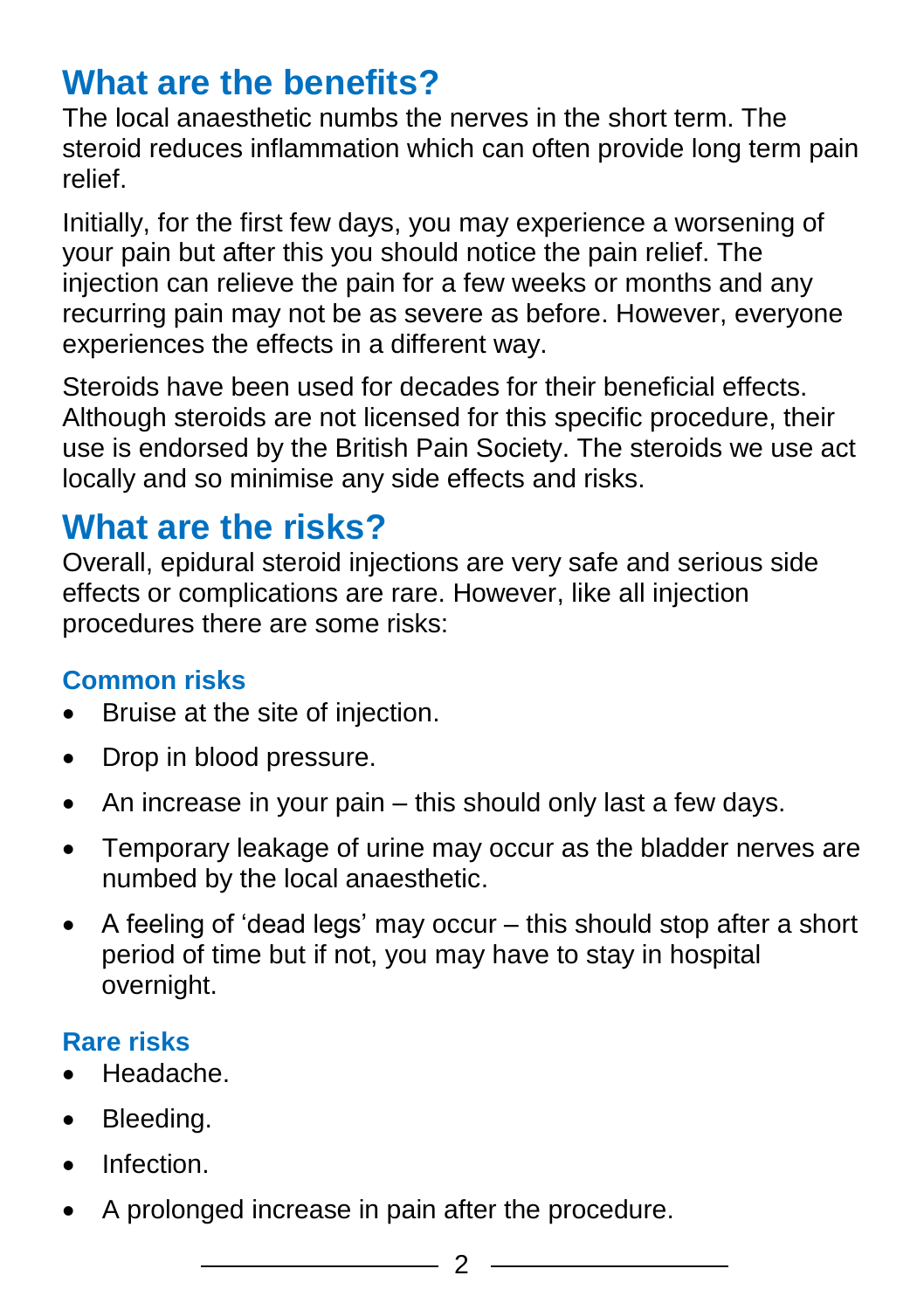- Anaphylaxis severe allergic reaction to drugs.
- Seizures.
- Spinal cord damage.
- Paralysis.

If you experience any of these rare risks, please contact the Pain Management Helpline on 01384 244735 (9am to 5pm, Monday to Friday), your GP or in an emergency dial 999.

#### **Steroid-related issues**

Compared to regular steroid use, the steroid injection used for pain procedures is associated with minimal side effects, however:

- Diabetic patients may experience a slight rise in blood sugar for up to two weeks so you should monitor your blood sugar very carefully. Contact your GP or diabetic nurse if you have any problems.
- Heart failure patients may experience increased shortness of breath due to salt and water retention. Contact your GP or nurse if you have any problems.

#### **X-ray precautions:**

 The procedure uses X-rays and these use a small amount of radiation which may add slightly to the normal risk of cancer.

#### **Female patients – you must tell us if you are or might be pregnant. If you are not sure, we will offer you a pregnancy test.**

## **What are the alternatives?**

You do not have to have a caudal epidural injection and your consultant will discuss alternative treatments with you appropriate to your condition. If you prefer, you can continue to take painkilling medication without having any other treatment.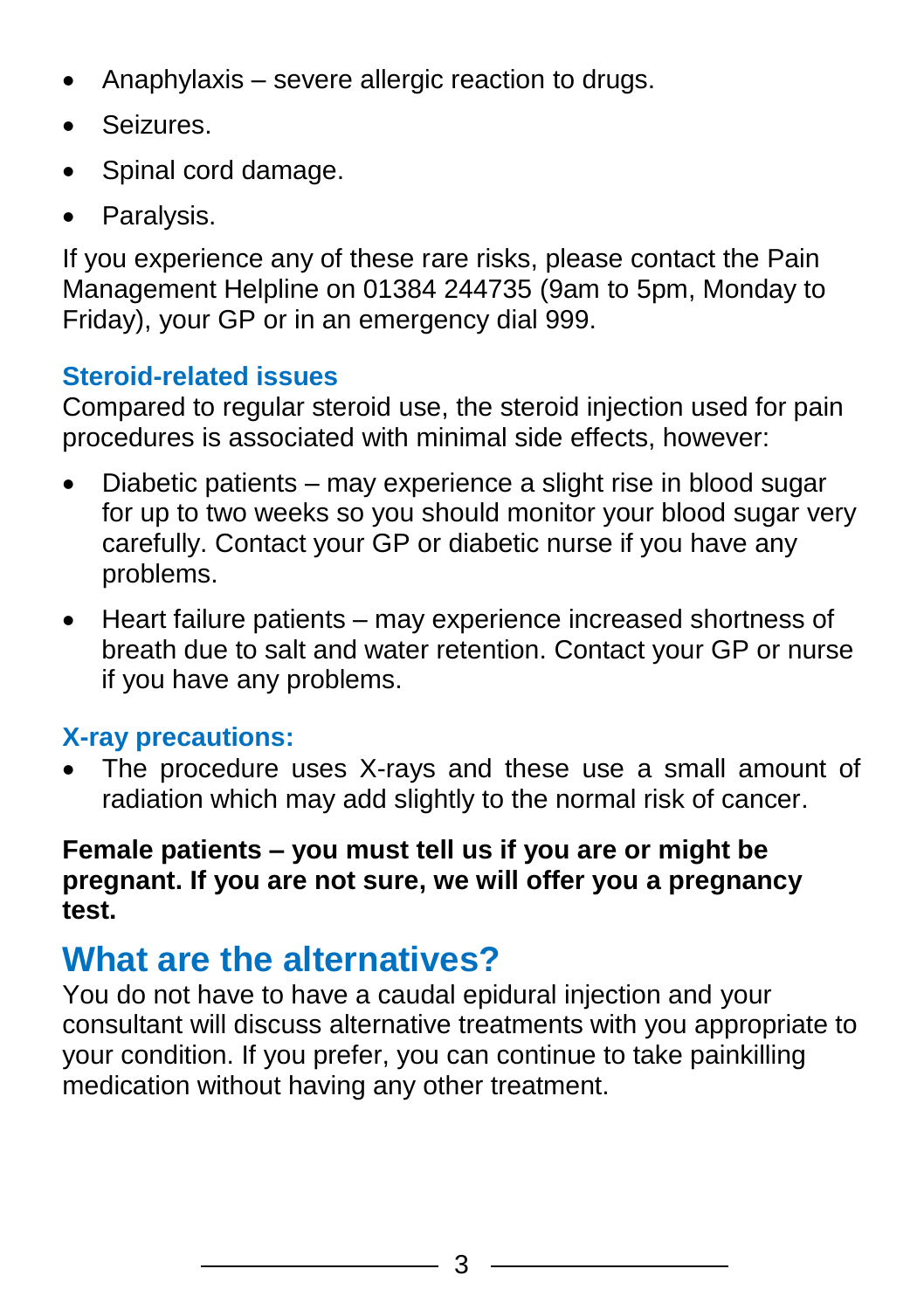## **How do I need to prepare for the procedure?**

 You should not eat for six hours before the procedure but you can drink clear fluids up until two hours before procedure. Clear fluids include water or diluted squash but not fruit juices, tea, coffee or milk.

The exception to this is if you are diabetic. In this case, you should discuss with your hospital doctor or GP what you should do about your diabetes medication.

- Your treatment will be at Russells Hall Hospital or Corbett Outpatient Centre as an outpatient in the Day Surgery Unit (either a morning or an afternoon appointment). This will be confirmed at your clinic appointment.
- You will be at hospital for between two to four hours.
- You will need to arrange for someone to drive you home afterwards.
- Please arrange to have someone with you overnight.
- Please note that if you have sedation during the procedure:
	- o You should not drive or operate machinery for 24 hours afterwards.
	- o You may not be able to co-operate during the procedure.
	- o You may not remember information given to you afterwards by your doctor. Your memory may be affected for up to 24 hours after the procedure.
	- o The effect of the sedation may be prolonged by other drugs you are taking.

## **What do I do about medication?**

You should take all your regular medications **except blood thinning medication**. These include clopidogrel, warfarin, dipyridamole and rivaroxaban. We will give you instructions about what to do about these drugs when we give you your appointment for the injection.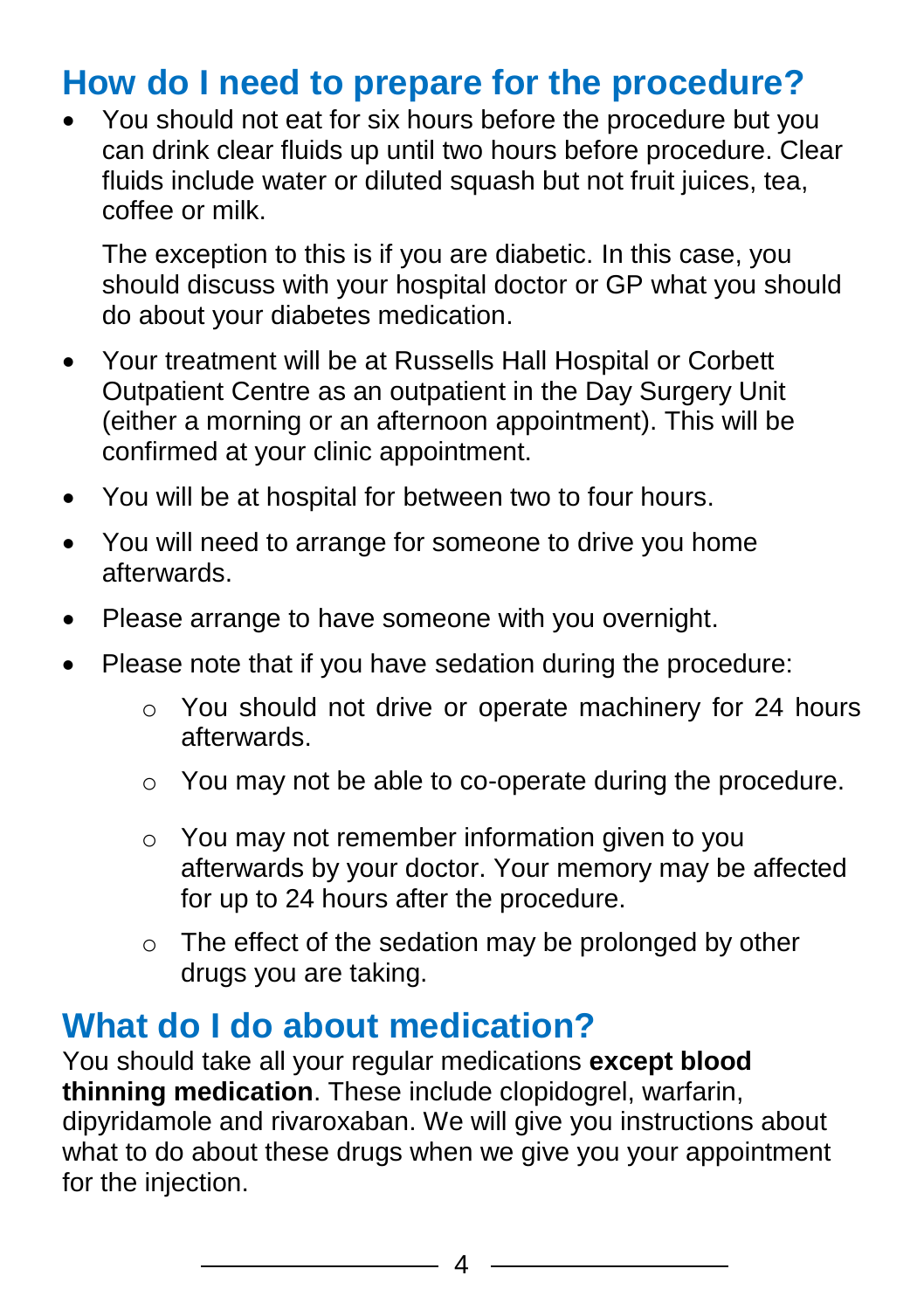**Please bring a repeat prescription document with you if you are taking any regular medications.**

## **What does the procedure involve?**

#### **Before the procedure**

 A doctor will discuss the procedure with you and ask you to sign a consent form, if you are happy to proceed.

#### **During the procedure (duration 10 to 15 minutes)**

- This is carried out in theatre while you are awake.
- You may be offered sedation through an injection into the back of your hand, to help you to relax.
- You will lie on your stomach with a pillow under your pelvis and your back (bottom of spine) will be cleaned with an antiseptic solution which may feel cold.
- We will then place sterile sheets around the area for injection. A local anaesthetic will be injected into your back to numb the area.
- An X-ray will be used to ensure proper positioning and we may also use an ultrasound for guidance.
- We will inject the site with local anaesthetic and a steroid. You may feel some pressure and pushing whilst this procedure is being carried out but you should have no pain. If you do feel any discomfort, please tell a member of the theatre team.
- Once completed, we will place a plaster over the injection site. You will then be taken to the recovery area.

#### **After the procedure**

- In the recovery area, we will observe you for 30 minutes as you might feel a little drowsy and sleepy.
- We will also offer you some light refreshments and after this you can go home.

5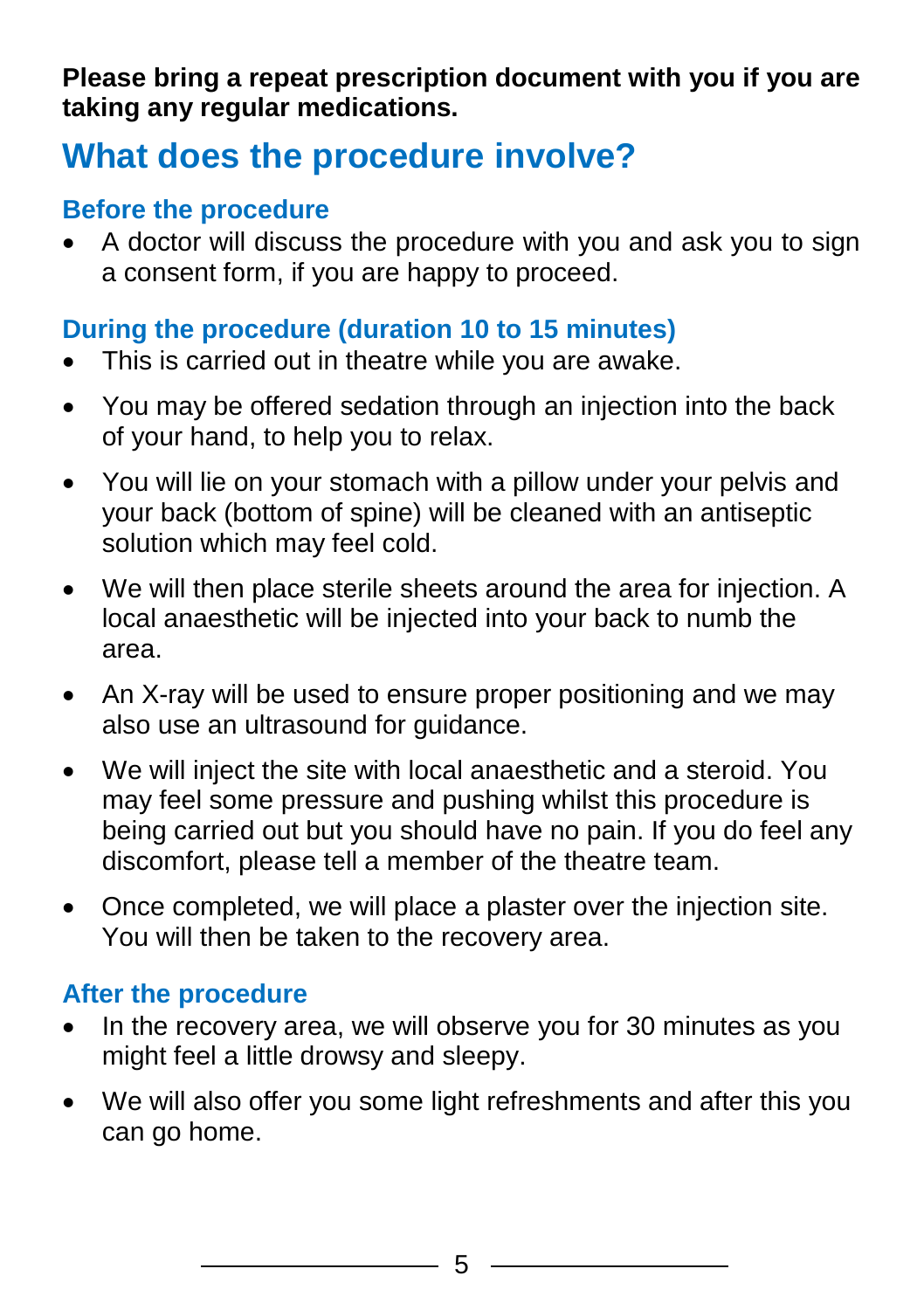## **What do I need to do when I go home?**

When you get home, please continue to take any regular medication. It may be necessary for you to take painkillers for a day or two. You might need someone at home to help you but you do not have to stay in bed. The plaster can be removed the next day.

You should gradually increase your level of activity. However, **do not** take up new exercises until your muscles have had time to adapt. Build up by your exercise levels by increasing your physical activity (for example, walking, swimming, housework) gradually every few days. The eventual aim is to get back to a level of activity that is normal for you.

By gradually increasing your physical activity, you will allow your back muscles to regain some of their lost strength and help them support your spine. If you do not strengthen your back muscles, any benefit from the injections will be very short term, as the injection is not a cure in itself, it just relieves pain.

## **What happens after having the injection?**

Some patients will experience immediate pain relief. However, it usually takes 24 to 72 hours for the effects of the steroid medication to take effect. It may be up to one week before the maximum benefits are felt. Very often more than one injection is necessary to achieve a good level of pain relief.

Some patients will experience mild pain from the procedure that will ease in a very short amount of time. On rare occasions, patients have experienced a prolonged increase in pain after the procedure.

How you respond to the injection will be monitored by you on a pain monitoring chart which we will give you to take home. Your further treatment plans will be based on this.